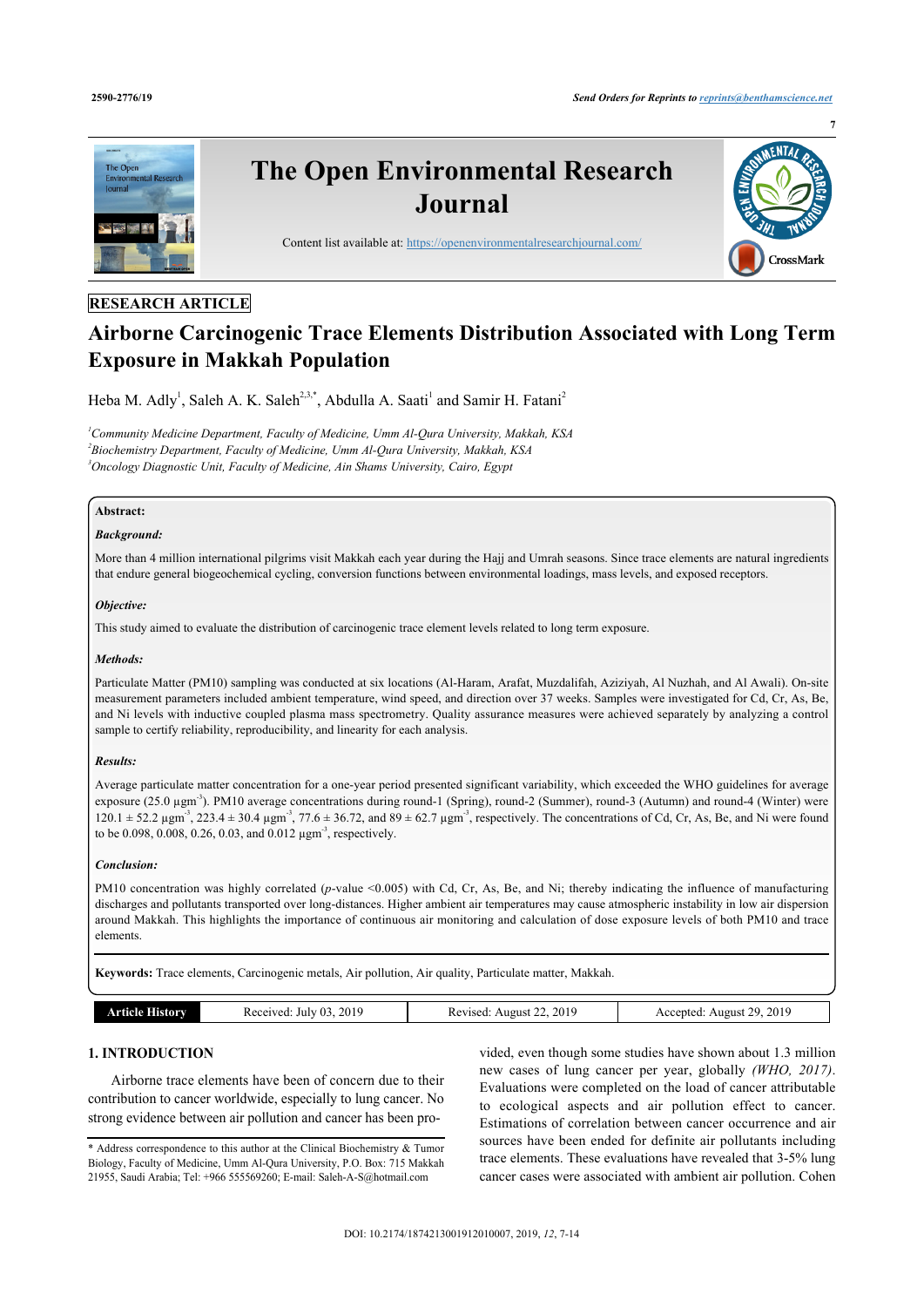*et al.* (2004) calculated the number of deaths due to lung cancer to be 62,000 per yea*r*. Indoor air pollutants from fuel-burning were projected to cause 16,000 lung cancer deaths per year. Nevertheless, these estimates were not made for all regions and subregions *(Smith, 2004)*. In Saudi Arabia, the total number of newly reported cancer cases was 24,485 in 2018, whereas the number of deaths due to cancer was 10,518. About 5.7% of the recorded cases of cancer were due to lung cancer, 6% due to thyroid cancer, and 7.2% were due to leukemia *(WHO, 2019)*. Ambient air pollution in Saudi Arabia has become a serious topic of discussion due to interest in economic and social development related to over-consumption of fuel *(USEPA, 2007)*. Moreover, there has been a significant increase in the quantity of stationary (industries) and mobile (trucks, cars, buses, *etc*.) air pollution sources.

As measures to regulate air pollutants are inadequate, poor urban air quality remains a problem in Saudi Arabia's major cities *(Alharbi et al., 2015* and *Nayebare et al., 2016)*. Saudi Arabia's macroclimate is naturally semi-arid to arid, thereby leading to persistent pollutants over time. Sandstorms play a considerable part in the contribution of smog in Saudi Arabia. Furthermore, some studies have revealed a substantial involvement of anthropogenic discharges typically linked to vehicles emissions. Makkah is exceptional in its characteristics. During Hajj and Omrah periods, it accepts about 4 million pilgrims from around the world, annually *(Al-Jeelani, 2009)*. This leads to an increase in the usage of public transport (buses, trucks, cars) to convey pilgrims, and therefore an increase in the consumption of gasoline and concentrations of suspended dust. Thus, air pollution emission from cars is significant. Previous studies have stated that emissions from trucks and buses, wind-blown dust and gravel, fuel fading, and dissolved petrol and air conditioners are the key causes of Makkah air pollution *(Habeebullah, 2013* and *Simpson, 2014)*. The association between sources, exposure, and effect of metals to humans and to their environment are multifaceted, depending on the specific location, environmental state, and receptors. Since trace elements are naturally occurring and related to biogeochemical cycling, there are changeover functions among ecological loadings, mass media levels, and exposed humans *(USEPA, 2007)*.

#### **1.1. Airborne Trace Elements and Cancer**

There are adequate studies to indicate that arsenic complexes lead to skin and lung cancers. Studies have also revealed that exposure to mineral compounds may raise the risk of lung cancer in industrial laborers working in pesticides industries or as metal miners. Most studies showed a positive association between exposure dose and cancer occurrence *(WHO, 2006)*. Exposure to airborne arsenic raises not only the risk of lung cancer but also raises the risk of different types of cancer *(Enterline et al., 1995)*. A Swedish study showed an upsurge in the risk of colon cancer amongst laborers in Swedish copper smelters *(Wingren, 1993)*. Other studies showed cancer risks and its relation to occupational exposure to different metals in glass manufacturing industries in southeast Sweden, with results presenting a dose-related association between workers and stomach and colon cancer *(Steven, 2006)*. Typically, higher mortality ratios for bladder, lung, liver,

kidney, skin, and colon cancers were seen in residents where arsenic contamination of water supply was prevalent *(The American Cancer Society Report, 2019)*. Lung cancer is a critical effect following contact with arsenic *via* inhalation *(Agency for Toxic Substances and Diseases Registry, 2009).* It has been reported that workers at smelters in Washington who were exposed to 50  $\mu$ gm<sup>-3</sup> of arsenic in the air for more than 25 years were at a relative risk of about 3. The lifetime risk of lung cancer was calculated to be  $7.5 \times 10^{-3}$  µgm<sup>-3</sup>. A recent study for 10 years of follow-up generated higher mortality rates due to lung cancer *(Elwira, 2017).*

Mortality rates among workers with less than 20 years of arsenic exposure after their first exposure to arsenic and among workers with more than 20 years of arsenic exposure were compared, and it signified relatively short expectancy ratio. The authors debate that this could be related to exposure *via* inhalation. However, subsequent high mortality rates associated with periods of inactivity (low cumulative exposure) that are not closely related to arsenic exposure but for some other exposures, may also be a reasonable explanation for cancer occurrence *(WHO, 2018)*. In the USA, the National Toxicology Program Board of Scientific Counselors Reports on Carcinogens Subgroups endorsed to upgrade cadmium and cadmium compounds to "known to be human carcinogens" *(National Toxicology Program, 2019)*. US EPA derived a unit risk estimation of  $1.8 \times 10^{-3}$  (µgm<sup>-3</sup>)<sup>-1</sup>. Moreover, the calculated SMR (Standard Mortality Ratio) in the US population was used as a reference. High lung cancer mortality was reported in the entire cohort (SMR = 149, 95% Confidence Interval (CI) 95-222). Lung cancer deaths were found to be high among workers from the highest cadmium exposure group (SMR = 272, CI 123-513), and among workers with 20 years or more of arsenic exposure, since their initial exposure  $(SMR = 161, CI)$ 100-248) *(Stayner et al., 1992)*. The Maximum Likelihood Estimate (MLE) of lung cancer risk at  $200 \mu$ gm<sup>-3</sup>of 112.1/1000 (upper bound 177.9/1000) was derived by OSHA (Occupational Safety and Health Administration). The consistent risk at 100  $\mu$ gm<sup>-3</sup> was 58.3/1000. Using a Poisson Regression Model, the 95% upper confidence limit at 1  $\mu$ gm<sup>-3</sup> was found to be 1.0/1000. These estimates are consequential with occupational exposure circumstances. Risk with constant exposure situations was reasoned *via* a correction factor of 4.36 for 5 days a week, 45 of 70 years of life, and 10 versus  $20 \text{ m}^3$ breathing volume per day. This leads to a unit risk of  $4.2 \times 10^{-3}$ which is in r agreement with a unit risk of  $4.4 \times 10^{-3}$  based on the Poisson Regression Model. The MLE of the risk of continuous exposure at 1 µgm-3 was 2.45 x 10-3*(USEPA, 2000)*. The reanalysis of this study by means of cumulative exposure estimates based on a more comprehensive job history established a relation between cadmium cumulative exposure and lung cancer *(Sorahan, 1997)*. Nevertheless, a substantial drift for a risk of lung cancer was created only for cadmium exposure along with arsenic trioxide.

In the UK, a study conducted in a zinc-lead-cadmium smelter determined that lung cancer mortality is positively correlated to the duration of occupational employment and to cumulative exposure to arsenic and lead but not to cadmium *(Ades, 1988)*. Moreover, some meta-analysis studies based on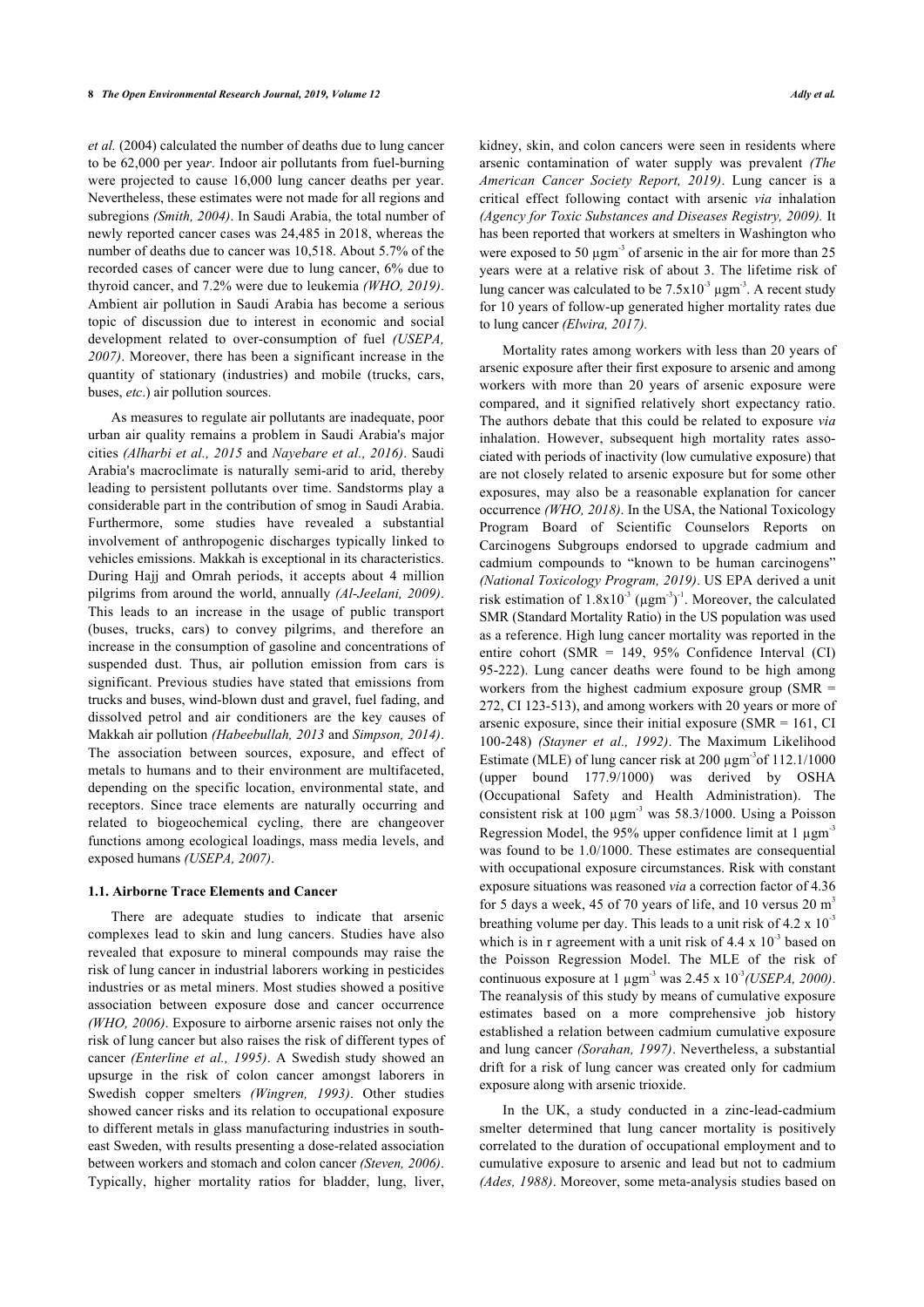cadmium-exposed workers presented high cancer risk due to occupational cadmium exposure by inhalation and indicated an increase in carcinomas of the prostate *(Chen et al., 2016)*. In chronic inhalation studies conducted by the U.S. National Toxicology Program, male and female rats were exposed for 6 h/day for five days per week for a total of 112 weeks. With respect to the inhalation carcinogenicity bioassays in mice, negative results were obtained for nickel sulfide and nickel sulfate. Consequently, the results in mice are not interpretable with respect to alterations in the carcinogenic potential of the compounds. This information confirmed that multiple forms of nickel increase the growth of lung cancer *(National Toxicology Program, 2002)*. Respiratory cancer risk is mainly related to soluble nickel at concentrations greater than 1 mg  $Ni/m<sup>3</sup>$  and to exposure to less soluble forms at concentrations greater than 10 mg Ni/m<sup>3</sup>. Currently, numerous cancer risk estimates for nickel compounds exist based on the newest evidence of exposure and the risk estimated in industrial populations is at a concentration of 1  $\mu$ gm<sup>-3</sup> of 3.8x10<sup>-4</sup> can be given. The concentrations corresponding to an excess lifetime risk of 1:10,000, 1:100,000, or 1:1,000,000 are about 250, 25 or 2.5 ng/m<sup>3</sup>, respectively *(WHO, 2002)*.

This study aimed to evaluate the distribution of carcinogenic trace element levels with respect to long term exposure around Makkah and to provide a detailed comparison of the trace element levels, globally. It may assist relevant authorities in developing regulations and strategies for developing air quality management to protect the pilgrims' health.

#### **2. MATERIALS AND METHDOS**

#### **2.1. Samples Collection**

This study was conducted in the Makkah region of Saudi Arabia located at 21.35 [21° 21' 1 N] latitude and 39.97 [39° 58' 1 E] longitude. Makkah is surrounded by the Sarawat Mountains. Like most regions in Saudi Arabia, the weather in Makkah ranges from warm to hot throughout the year, with extreme heat during summer. The 24-h PM10 sampling was conducted at six sampling sites around Makkah (Al-Haram, Arafat, Muzdalifah, Aziziyah, Al Nuzhah, and Al Awali), which represented different sampling characteristics (Table **[1](#page-2-0)**). The study was done for a period of one year, that is from March 2016 to February 2017.

#### **2.2. Meteorological Parameters**

On-site measurements included parameters of ambient air temperature, wind speed, and direction. Ultraviolet (UV) radiation and rainfall rate were studied using Davis Instruments Vantage Pro Plus (Davis Instruments, USA). Meteorological data were measured at a height of 10 m, using a 47 mm Teflon filter at 16.6 l/min flow rate for 24-h per week, according to the USEPA standard method. Weather information and barometric pressure were also calculated. UV radiation was measured by the irradiance at UV wavelength, as the value significantly varies in ozone and cloud cover. Data (1-min averages) were collected and stored for one year and the daily averages were calculated. Data were collected in strict agreement with meteorological monitoring equipment standards (US Quality Assurance Handbook for Air Pollution Measurement Systems 2013).

## **2.3. PM10 Sampling**

PM10 sampling was undertaken during all the seasons in the one year of study, including the Hajj pilgrimage, using a mini volume sampler (Airmetrics, USA) at 10 m height, using a 47 mm Teflon filter with 16.6 l/min flow rate for 24-h once per week for 37 weeks, according to the USEPA standard method (Method 29/2000). Each sampling filter with the collected particles was placed and stored flat on a clean Petri dish through weighing and storage. Filter weights were measured pre- and post-sampling using a microbalance (CITIZEN, USA). The filters were conditioned in a dry keeper before and after collection. Teflon filters for PM10 were weighed and conditioned at a temperature of 35-40 °C with a humidity of 60-70%.

## **2.4. Laboratory Analysis Methods**

Collected filters removed 7 ml of nitric acid and 2 ml of ultra-pure water (ASTM type 1 water from Millipore filtration system, Millipore Cooperation, Massachusetts, USA) followed by microwave-assisted acid digestion using 5 ml of concentrated nitric acid, 3.0 ml of concentrated hydrofluoric acid, 2.0 ml of concentrated hydrochloric acid, and 1.0 ml of hydrogen peroxide in each sample pitcher. The sample containers were sealed and placed in a rotor (8×100) for microwaving. Samples

| <b>Sampling Site</b> | Location                                         | <b>Characteristics</b>                                                                       |
|----------------------|--------------------------------------------------|----------------------------------------------------------------------------------------------|
| Al-Haram             | $21^{\circ} 25' 19.2'' N$ ,<br>39° 49′ 33.6″ E   | Heavy constructions around the site and heavy traffic all the year                           |
| Arafat               | About 20 km from Central Makkah                  | Heavy traffic of trucks and buses only in Hajj seasons                                       |
| Muzdalifah           | $121^{\circ} 24' 33''$ N<br>39° 54′ 11″ E        | Heavy traffic of trucks and buses only in Hajj seasons                                       |
| Aziziyah             | $132^{\circ}$ 31' 48" N<br>$13^{\circ}$ 0' 36" E | Residential area with medium traffic load except in Hajj seasons                             |
| Al Nuzhah            | About 5 km from Al-Haram                         | Residential and commercial area with medium to high traffic load presenting local activities |
| Al Awali             | $21^{\circ}$ 19' 29" N<br>39° 53′ 24″ E          | Reference area with low traffic and commercial activities                                    |

<span id="page-2-0"></span>**Table 1. Sampling sites characteristics.**

Samples were collected for one year (representing all seasons) and were distributed as follows: 9 weeks round-1 (Spring), 10 weeks round-2 (Summer), 8 weeks round-3 (Autumn), and 10 weeks round-4 (Winter). Hajj 2016-2017 took place during round-2 (10-15 September 2016).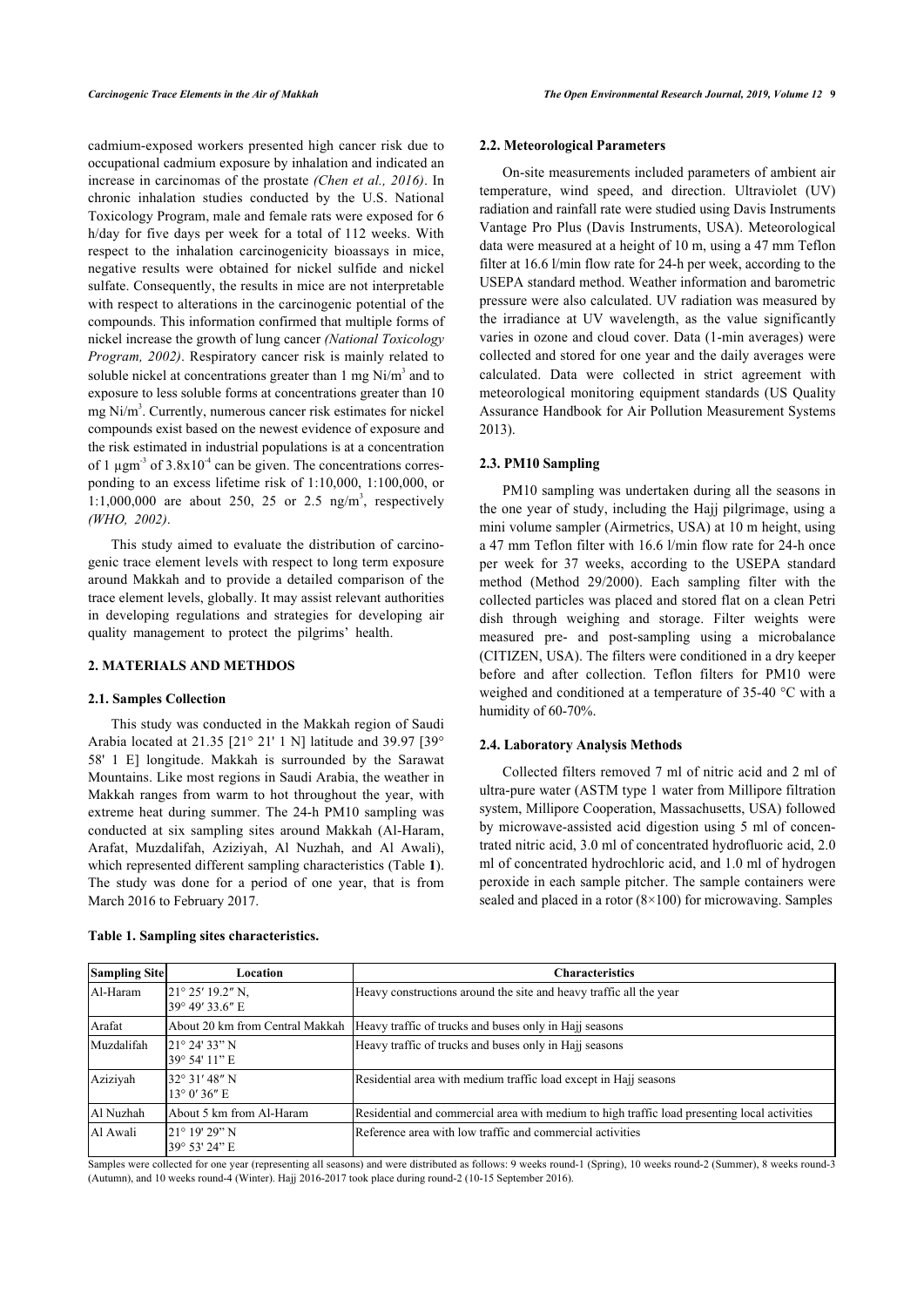| <b>Measurements</b>             | Round-1<br>9 Weeks (Spring) | Round-2<br>10 Weeks (Summer) | Round-3<br>8 Weeks (Autumn) | Round-4<br>10 Weeks (Winter) |
|---------------------------------|-----------------------------|------------------------------|-----------------------------|------------------------------|
| Temperature °C                  | $30.4 \pm 1.56$             | $39.5 \pm 3.25$              | $35.6 \pm 1.88$             | $29.1 \pm 1.47$              |
| Wind Speed $(ms-1)$             | $6.5 \pm 3.2$               | $5.0 \pm 1.3$                | $6.6 \pm 1.8$               | $4.3 \pm 1.7$                |
| PM10 $(\mu$ gm <sup>-3</sup> )  | $120.1 \pm 52.2$            | $223.4 \pm 30.4$             | $77.6 \pm 36.72$            | $89 \pm 62.7$                |
| $Cd$ ( $\mu$ gm <sup>-3</sup> ) | 0.067                       | 0.098                        | 0.060                       | 0.08                         |
| $Cr \, (\mu gm^3)$              | 0.003                       | 0.008                        | 0.007                       | 0.009                        |
| As $(\mu gm^{-3})$              | 0.20                        | 0.26                         | 0.13                        | 0.16                         |
| Be (µgm <sup>3</sup> )          | 0.01                        | 0.03                         | 0.03                        | 0.002                        |
| Ni $(\mu gm^3)$                 | 0.001                       | 0.012                        | 0.01                        | 0.01                         |

<span id="page-3-0"></span>**Table 2. Average measurements around Makkah for one year (2016-2017).**

were analyzed for Cd, Cr, As, Be, and Ni concentrations in triplicate using inductive coupled plasma-mass spectrometry (Perkin Elmer7300, USA) according to the manufacturer's manual. Trace elements were measured using the appropriate wavelengths according to USEPA Method 200.7, and two factors were considered: (1) the freedom from spectral interferences, and (2) the different sensitivities against the expected sample concentration. The observed interferences were compensated for by modifying the processing parameters, which was accomplished by adjusting the background correction points.

#### **2.5. Quality Control Measures**

Quality Assurance and Control (QA/QC) were achieved separately by analyzing a control sample with the samples repeatedly to ensure reliability; reproducibility, and linearity for each analysis. A linear calibration curve was constructed using a blank and five-point calibrators with concentrations of 0.01, 0.1, 0.2, 0.5, and 1.0 ppm for each element standards. All QC and collected samples were analyzed using 2% nitric acid. In all the 0.001-ppm QC checks, the determined concentration was within 20% of the true value, and the relative standard deviation was less than 6%.

#### **2.6. Statistical Analysis**

An average of 24-h of PM10 concentrations from different sampling locations was calculated as the 24-h average overall concentration for each season. This is defined in our study as a daily ambient PM10. The monthly mean concentration of trace elements was gathered for chronological evaluations to determine whether there was a statistical difference in the mean values according to seasons. One-way ANOVA (SPSS, 2017) was used to test the difference in trace element concentrations and seasonal variations, and the significance level was set at *p*<0.05.

#### **3. RESULTS AND DISCUSSION**

#### **3.1. PM10 Levels and Seasons Variations**

The average 24-h PM10 and meteorology parameters including temperature, Relative Humidity (RH), and Wind Speed (WS) during the study are revealed in Table**2**. The average 24-h PM10 concentrations presented significant variability, which exceeded the WHO guidelines for the daily average exposure  $(25.0 \text{ µgm}^3)$ . Average concentrations of

PM10 during round-1 (Spring), round-2 (Summer), round-3 (Autumn), and round-4 (Winter) were  $120.1 \pm 52.2$   $\mu$ gm<sup>-3</sup> , 223.4±30.4  $\mu$ gm<sup>-3</sup>,77.6±36.72  $\mu$ gm<sup>-3</sup>, and 89±62.7  $\mu$ gm<sup>-3</sup> respectively. Moreover, Makkah's climate is dry all year round, which could play a significant role in regulating air pollution levels in the studied area (Fig. **[1](#page-4-0)**). Therefore, high levels of PM10 throughout spring and summer seasons may be explained due to the reduction of air dispersion during that period as a result of the lesser atmospheric boundary layer. The observed data showed a high value of PM10 during the period of Hajj (August and September 2016), reaching a value of 270  $\mu$ gm<sup>-3</sup>, another instance of high value was detected during the holy month of Ramadhan (May and June) at 138  $\mu$ gm<sup>-3</sup>, representing heavy traffic load. Moreover, a comparison of PM10 concentrations by site and season showed steadily higher levels at Al-Haram sampling site, as compared to all the other sites; this could be easily related to high construction works in this area throughout the year. In 2015, another study conducted in Makkah found that the annual average PM10 level was 233.38 µgm-3*(Habeebullah, 2016)*; however, a 2012 study in Jeddah (the city nearest to Makkah) displayed an annual average PM10 concentration of 87.3 µgm-3*(Lee, 2010)*. This value was predictable as Jeddah and Makkah have different pollution sources and atmospheric conditions. This emphasized the foremost anthropogenic influence of traffic and construction works compared to the overall pollution levels in Makkah. Moreover, Fig. (**[2](#page-4-1)**) shows the exceedance of PM10 levels around Makkah with respect to WHO guidelines and compared these values to some other main cities around the world *(WHO, 2016)*.

#### **3.2. Trace Elements and Seasons Variations**

Cd, Cr, As, Be, and Ni were analyzed from the PM10 samples (Table **[2](#page-3-0)**). All measured trace elements levels showed high exposure levels. High-levels of Cr, Be and Ni can be attributed to the natural contribution from the soil to the measured PM10. The raised levels of Cd and As could be due to industrial and transportation emissions occurring locally along with long-distance transport from the neighboring cities of Jeddah and Rabigh. Concentrations of Cd, Cr, As, Be, and Ni were 0.098, 0.008, 0.26, 0.03, and 0.012  $\mu$ gm<sup>-3</sup>, respectively, in summer, including the Hajj period and the fasting month of Ramadan, while the lowest values were detected in winter and were found to be 0.08, 0.009, 0.16, 0.002, and 0.01 µgm-3, respectively (Table **[2](#page-3-0)** & Fig. **[3](#page-5-0)**). High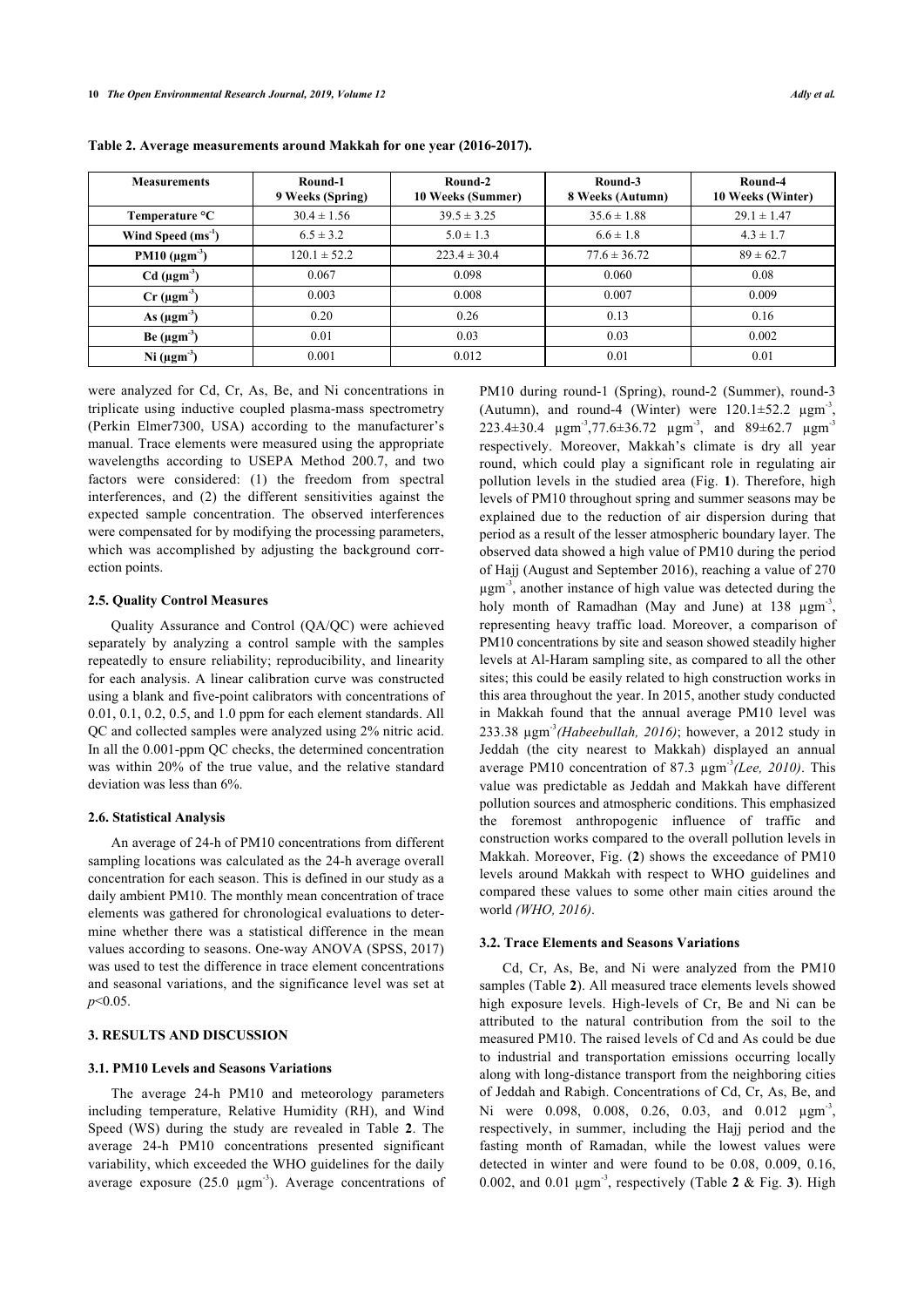values of trace elements concentration in summer are more likely owing to high temperature inversion, during which an increased number of PM10 particles are found closer to the earth surface due to increased atmospheric turbulence and blowing dust. Thus, metal contaminants were transported and dispersed in the studied area. The observed resulted aligned with another study conducted in Makkah, which reported that As, Hg, and Al had the highest concentrations in different samples of PM10, total suspended particles, and PM2.5 *(Munir et al., 2016)*. The above results confirm the contribution of anthropogenic sources during Hajj and Umhra seasons to ambient air elemental concentrations, shown by the high levels of Cd, Cr, As, Be, and Ni, as compared to the average annual concentrations. Statistical analyses also showed the influence of different sources on PM10 levels and found that vehicle traffic and anthropogenic emissions related to high traffic as well as natural sources were the main pollutant sources. Regarding the influence of meteorological settings on PM10 and trace elements concentrations, it was found that hot weather conditions with low wind speed increased PM10 concentrations and the trace elements levels, signifying the effect of local sources on them.

## **3.3. Correlation between Pollutants and Makkah Meteorology**

Correlations between PM10, trace elements constituents, and meteorological parameters are summarized in Table**1**. PM10 was poorly correlated with temperature (*p*-value <0.0001) and relative humidity (RH; *p*-value 0.0002). The mean daily temperature showed a very minor seasonal variability (Table **[2](#page-3-0)**) with no significant daily variability over the study period. However, RH showed significant sequential variability. An increase in RH strengthened the hygroscopic growth of ambient PM, leading to an increase in PM concentrations. Trace elements concentrations were also correlated to high values and episodes of PM, indicating a significant involvement with the soil and earth crust. Most trace elements are primarily associated with transportation and

<span id="page-4-0"></span>

<span id="page-4-1"></span>**Fig. (1).** Time series plot of average temperature and wind speed around Makkah for one year (2016-2017).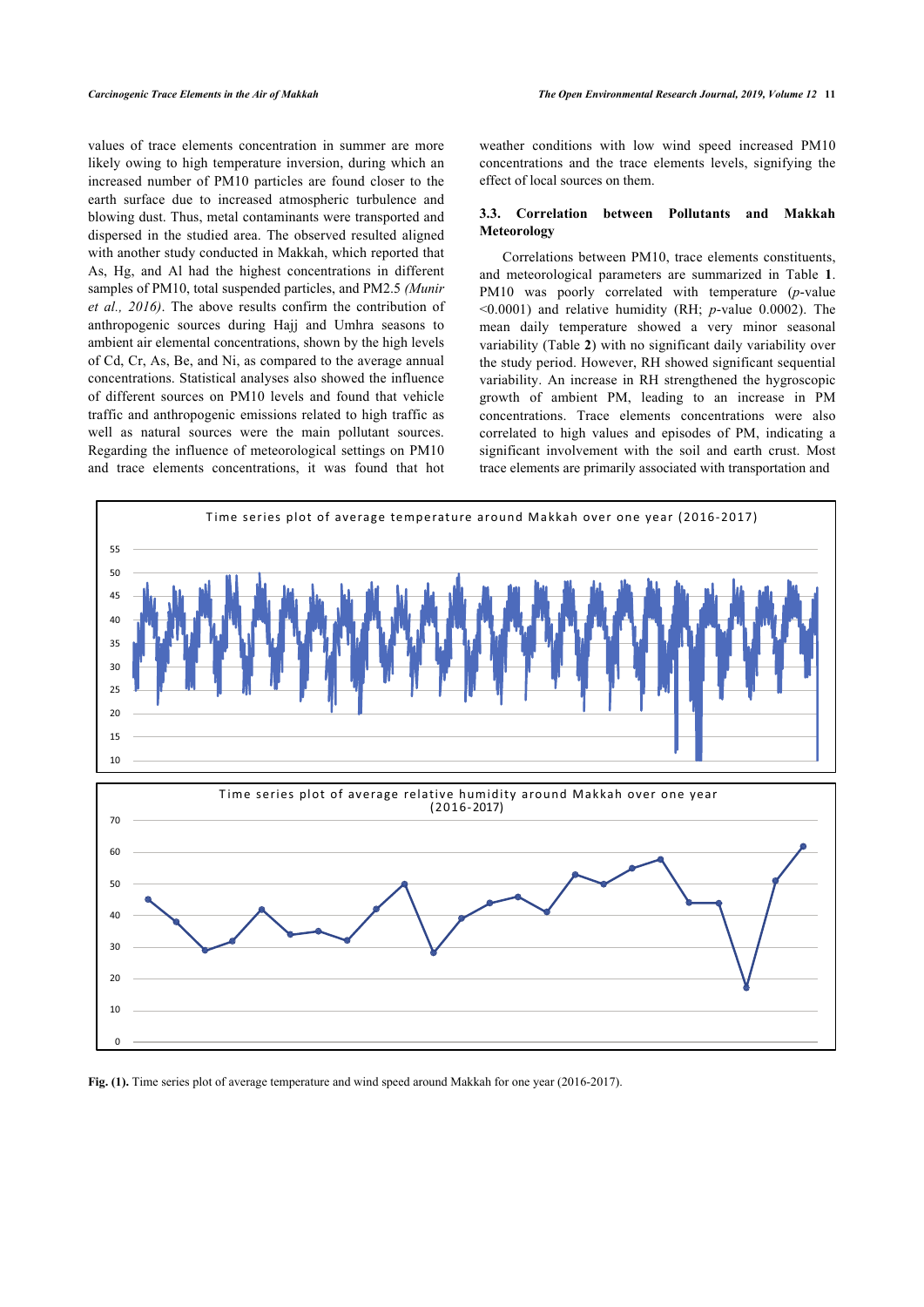

Fig. (2). A bar graph showing a comparison of PM10 levels of cities over the world in accordance with the World Health Organization Report on Ambient Air Pollution and Diseases Burden, 2016.

<span id="page-5-0"></span>

**Fig. (3).** A bar graph showing average levels of trace elements around Makkah over a period of one year (2016-2017).

industrial emissions from fossil-fuels/oil combustion *(Nayebare, 2016* and *Zhang et al., 2018).* PM10 was highly correlated (*p*-value <0.0001) with Cd, Cr, As, Be, and Ni, indicating contributions from industrial emissions. Longdistance transport of levels. Higher ambient air temperatures can lead to unstable atmospheric conditions categorized by intense air currents and low air dispersion around Makkah. These issues highlight the need for continuous air quality monitoring and calculation of dose exposure levels with respect to both PM and trace elements *(Heba et al., 2017)*.

Makkah is not an industrialized city. Yet, dust from industries within the region (oil refineries in Rabigh, desalination plants in Jeddah, steel processing, cement and chemical industries in Rabigh) significantly contributed to the high levels of PM measured in this study *(Nayebare et al., 2018)*. Throughout the study period, there were infrastructural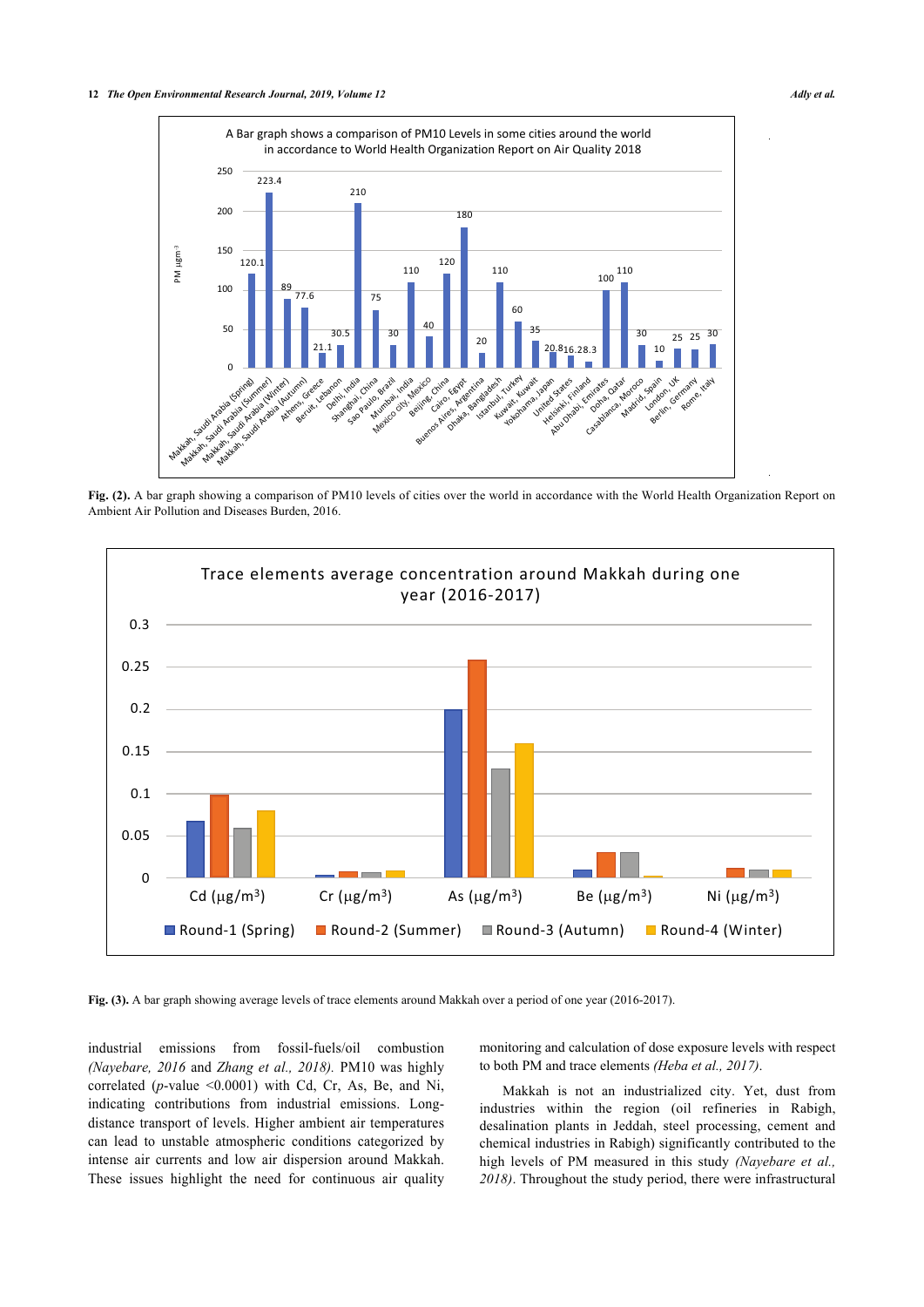and construction developments in Makkah, involving the extension of the Holy Mosque. Future studies with more chemical species analysis with respect to PM10 could provide more explanation of the elevated levels of trace elements. All the measured trace elements in this study are considered carcinogenic, so further investigations are required to calculate dose-exposure levels. An accurate representation of population exposure to ambient air pollution is difficult, as there is limited knowledge regarding time-activity patterns and pollutant concentrations, especially in Makkah. Therefore, this study collected samples from different locations all year round. More studies should be conducted to compare yearly average concentrations in Makkah and to determine the annual average concentrations of trace elements; this would enable more accurate determination of cancer risk related to trace element exposure over a longer time period.

#### **CONCLUSION**

Particulate Matter (PM10) along with its chemical constituents, especially carcinogenic trace elements, such as Cd, Cr, As, Be, and Ni are considered a significant problem in Makkah. It was revealed that PM10 levels observed throughout the year represented various anthropogenic activities around Makkah including residential areas, mixed residential and commercial, hajj crowded areas and one background area. Furthermore, all the values exceeded the guideline values of PME  $(35 \mu \text{gm}^3)$  and WHO  $(25 \mu \text{gm}^3)$ . This study assesses airborne trace element concentrations and their correlation with inhalation and carcinogenicity. Further research is needed to monitor additional trace elements and their carcinogenic effect related to long- and short-term exposure. Moreover, detailed studies are necessary to explore the ambient air trace elements and their effect on health due to long-term exposure.

#### **AUTHORS' CONTRIBUTIONS**

All authors contributed equally to the article: (1) the conception and design of the study, acquisition of data, analysis and interpretation of data, (2) drafting the article, and (3) final approval of the submitted version.

## **ETHICS APPROVAL AND CONSENT TO PARTI-CIPATE**

The study protocol was approved by the Ethics Review Board for Human Studies at the Faculty of Medicine, Umm Al Qura University.

## **HUMAN AND ANIMAL RIGHTS**

No animals were used in this research. All human research procedures followed were in accordance with the ethical standards of the committee responsible for human experimentation (institutional and national), and with the Helsinki Declaration of 1975, as revised in 2013.

#### **CONSENT FOR PUBLICATION**

Informed consent was obtained from all patients and healthy subjects; the aim of the study and the required procedures were described to them beforehand. All the subjects were assured that they could choose to discontinue their

participation in the study without jeopardizing the medical care being given to them, including treatment and follow-up.

#### **FUNDING**

This study was funded by King Abdulaziz City for Science and Technology (KACST) under the National Science, Technology and Innovation Plan (NSTIP), KSA.

#### **CONFLICT OF INTEREST**

The authors declare that they have no conflict of interest, financial or otherwise.

#### **ACKNOWLEDGEMENTS**

The authors would like to express their deepest gratitude to Mrs. Enas Ahmed Foud AlHady – Lecturer of Biochemistry at Umm Al Qura University for her significant contribution in sample collection and analysis.

#### **REFERENCES**

Ades, AE & Kazantzis, G (1988) *Lung cancer in a non-ferrous smelter: the role of cadmium,* British Journal of Industrial Medicine., Jul 435-2. [\[http://dx.doi.org/10.1136/oem.45.7.435\]](http://dx.doi.org/10.1136/oem.45.7.435)

Agency for Toxic Substances and Diseases Registry. (2009). *Arsenic Toxicity: What are the Physiologic Effects of Arsenic Exposure?.* Environmental Health and Medicine Education.

Alharbi, B, Shareef, MM & Husain, T (2015) *Study of chemical characteristics of particulate matter concentrations in Riyadh,* Atmospheric Pollution Research, Saudi Arabia 88e98.

Al-Jeelani, HA (2009) Evaluation of air quality in the holy makkah during Hajj season 1425 H. *Journal of Applied Sciences Research,* 5(1), 115e121.

Chen, Cheng, Xun, Pengcheng & Nishijo, Muneko (2016) Cadmium exposure and risk of prostate cancer: a meta-analysis of cohort and case-control studies among the general and occupational populations. *Nature Scientific Reports,* 6

Cohen, AJ, Anderson, HR & Ostro, B (2004) Urban air pollution.*Comparative Quantification of Health Risks: Global and Regional Burden of Disease Attributable to Selected Major Risk Factors,* World Health Organization, Geneva 1353-433.

Zajusz-Zubek, E, Radko, T & Mainka, A (2017) Fractionation of trace elements and human health risk of submicron particulate matter (PM1) collected in the surroundings of coking plants. *Environmental Monitoring and Assessment,* 189(8), 389.

[\[http://dx.doi.org/10.1007/s10661-017-6117-x\]](http://dx.doi.org/10.1007/s10661-017-6117-x) [PMID: [28699118](http://www.ncbi.nlm.nih.gov/pubmed/28699118)]

Enterline , PEI (1995) *Cancers related to exposure to arsenic at a copper smelter Occupational Environmental Medicine.*

Habeebullah, TM (2013) An analysis of air pollution in Makkah - A viewpoint of source identification. *Environment Asia,* 6(2), 11.

Habeebullah, TMA (2016) Chemical composition of particulate matters in Makkah-Focusing on cations, anions and heavy Metals. *Aerosol and Air Quality Research,* 16(2), 336-47. [\[http://dx.doi.org/10.4209/aaqr.2015.08.0486\]](http://dx.doi.org/10.4209/aaqr.2015.08.0486)

Heba, A, Saleh, A, Saati, A & Fatani, S (2017) Cancer Risk of Inhalation Exposure to Cd, Cr, As, Be and Ni in Ambient Air. *Journal of Environmental Protection (Irvine Calif),* 8(3), 290-300. [\[http://dx.doi.org/10.4236/jep.2017.83022](http://dx.doi.org/10.4236/jep.2017.83022)]

Lee, BK & Park, GH (2010) Characteristics of heavy metals in airborne particulate matter on misty and clear days. *Journal of Hazardous Materials,* 184(1-3), 406-16.